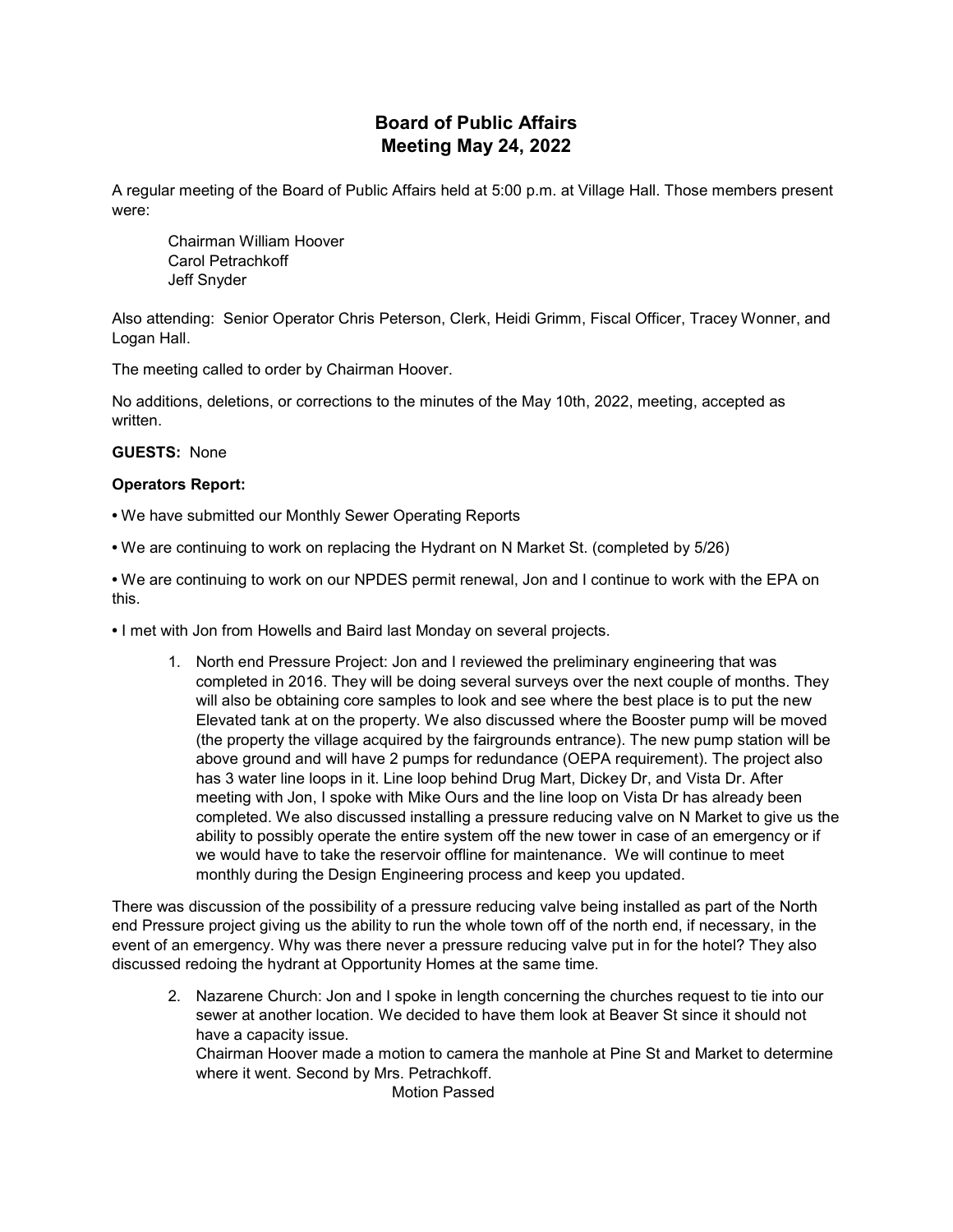- 3. Meter Project: We went through and reviewed the project. I let Jon know that Heidi and I were meeting with Curtis the next day to finalize all our numbers and would let him know when Curtis would like to meet and finalize everything with him.
- CIP (Clean in Place) and EFM (Enhanced Flux Maintenance) on skids.

**•** Jason and I attended a RCAP CE seminar in Kent, Ohio last Wednesday. We made some great connections with other systems that possibly could benefit both us and them in the future and some ideas for reaching out to other systems in the area to work together with shared services.

**•** I continue to work with Howells and Baird regarding our Lead and Galvanized service line replacement project. Jon is communicating with the EPA on the grant funding. This will be an ongoing process and we will keep you informed, as we receive information.

**•** Heidi and Chris meet with Curtis from Trumbull Supply regarding the meter project. We settled on the final number of meters that were installed by Hydro-Corp, Trumbull, and us. We also discussed stocking up on meters and some pits that would need antennas.

**•** We have been mowing and trimming all our holdings as the weather allows. I am happy to report that we are currently caught up and are hopping to keep caught up.

**•** I have had several phone conversations and a site visit from ACI concerning switching over the St Rt 45 tank off the dedicated line and onto Cellular. Vik is looking to start his work on the week of June 20<sup>th</sup> assuming there are no holdups on the building. I also spoke with Andrew concerning the electrical that will need done for the project. He will be speaking with Vik to get us a cost estimate for the next meeting.

**•** We continue to work with I am GIS and OTCO on our updated Asset Management plan. Last week we worked on updating some of our information in I am GIS and will be continuing to do the same this week.

**•** We continue to stay updated on our new Vac-con. I spoke with Best Equipment yesterday and the expected delivery date is now June  $1^{st}$  or  $2^{nd}$ . They said they would get me a firm date later this week. When the truck arrives, they will be doing a training and then a follow up training the next week. I will send out an email when I have a confirmed date.

**•** We have continued our Annual Hydrant flushing Program. We are continuing to flush on the east side.

**•** AT&T continues to work on the engineering and installing the new fiber optic line from the CIC to the plant. They have been in and out of the plant last week. They are looking to have it online in mid-June.

**•** We continue to work with RCAP on the North End Pressure Project. We are hoping to hear from them in the next couple of weeks regarding the construction funding.

**•** We have had an issue with our Standpipe sensor not reading correctly. We are working with ACI to rectify the issue.

**•** Laura continues to assist the Cemetery in their preparation for Memorial Day. She will be there for the remainder of this week.

• Jason and Chris came in Sunday, May 22<sup>nd</sup> to replace a bad Check Valve on Skid C. The repair went perfect and the skid in back online.

• Hach will be in on Tuesday, May 24<sup>th</sup> for our Quarterly service of our CL17 and our turbidity Meters.

• Corrpro was scheduled to come in Friday, May 20<sup>th</sup> but called and canceled on the 19<sup>th</sup> due to a Covid 19 outbreak. They have not rescheduled yet.

**•** Chris met with Scott Dunn concerning a couple of things at the reservoir.